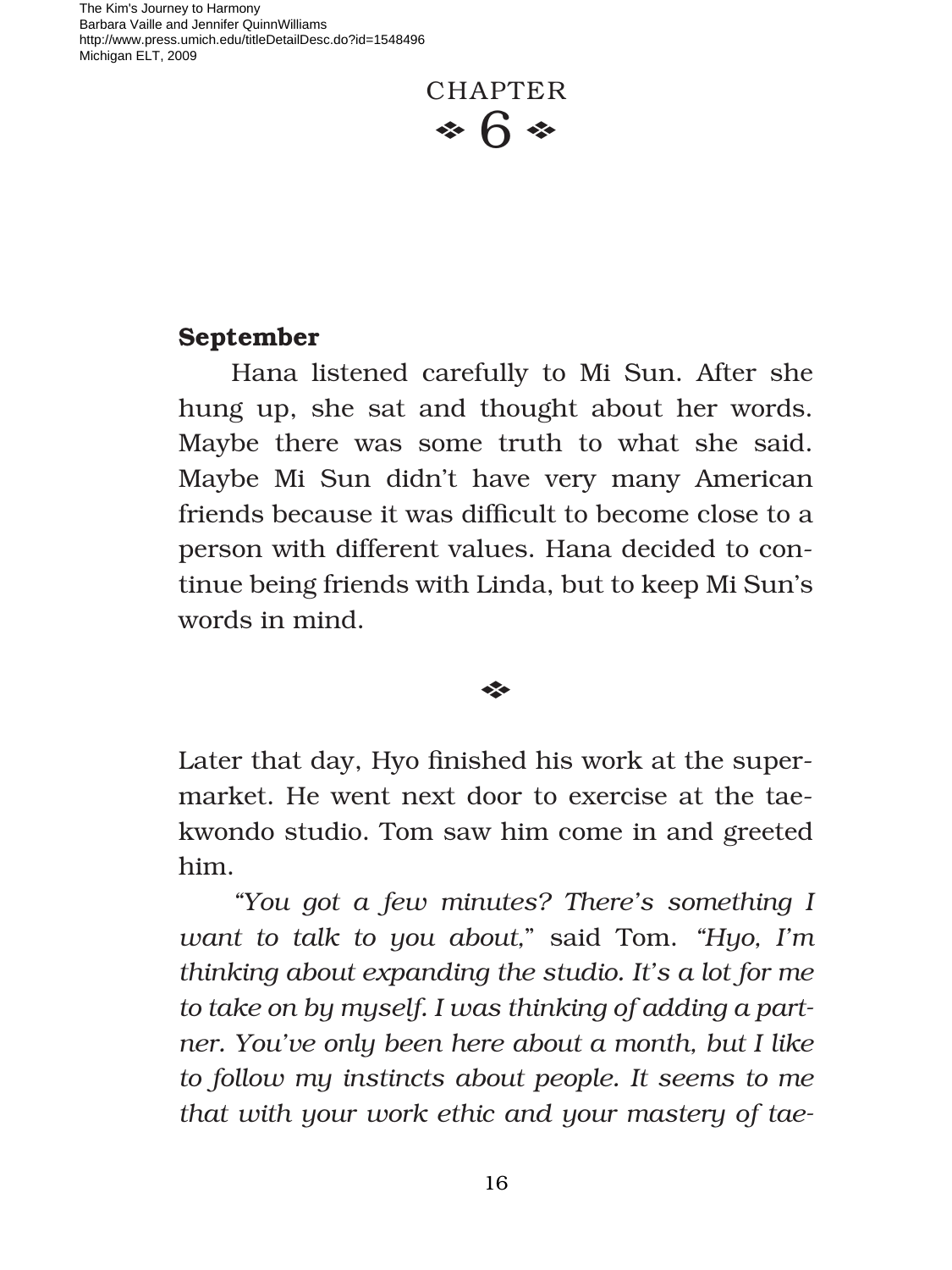*kwondo, you would make a good partner. Would you like to work here with me, full time, and even invest in the business?"*

Hyo was stunned. *"This is quite a surprise,*" he said.

"Let me show you some figures I've been work*ing on,"* said Tom.

Tom had a good plan worked out. Hyo began to think this might be possible.

Then he had another thought. This might be his way out of his visa problems, too. Maybe Tom could apply for the visa for him. Hyo was a Korean taekwondo expert. He was essential to the expansion of the business.

He and Tom talked for more than an hour. As they discussed the plans, Hyo realized that Tom wanted an equal partner.

Finally, Hyo said, *"I'll do it. I don't have a lot of money to invest, but I can give you my time. And with all the new students and extra scheduling, we'll need an office manager. Maybe Hana would help."* 

Hyo got home at 10:00 PM. He told Hana all about Tom's offer. *"Here in the U.S., with hard work, I can do something I love and build a successful business."*

Hana understood. In Korea, for Hyo, taekwondo was a hobby. It wasn't a serious profession for a grown man. Here, he could take that hobby and make it his life.

*"Hyo, if we do this, we're saying we want to*